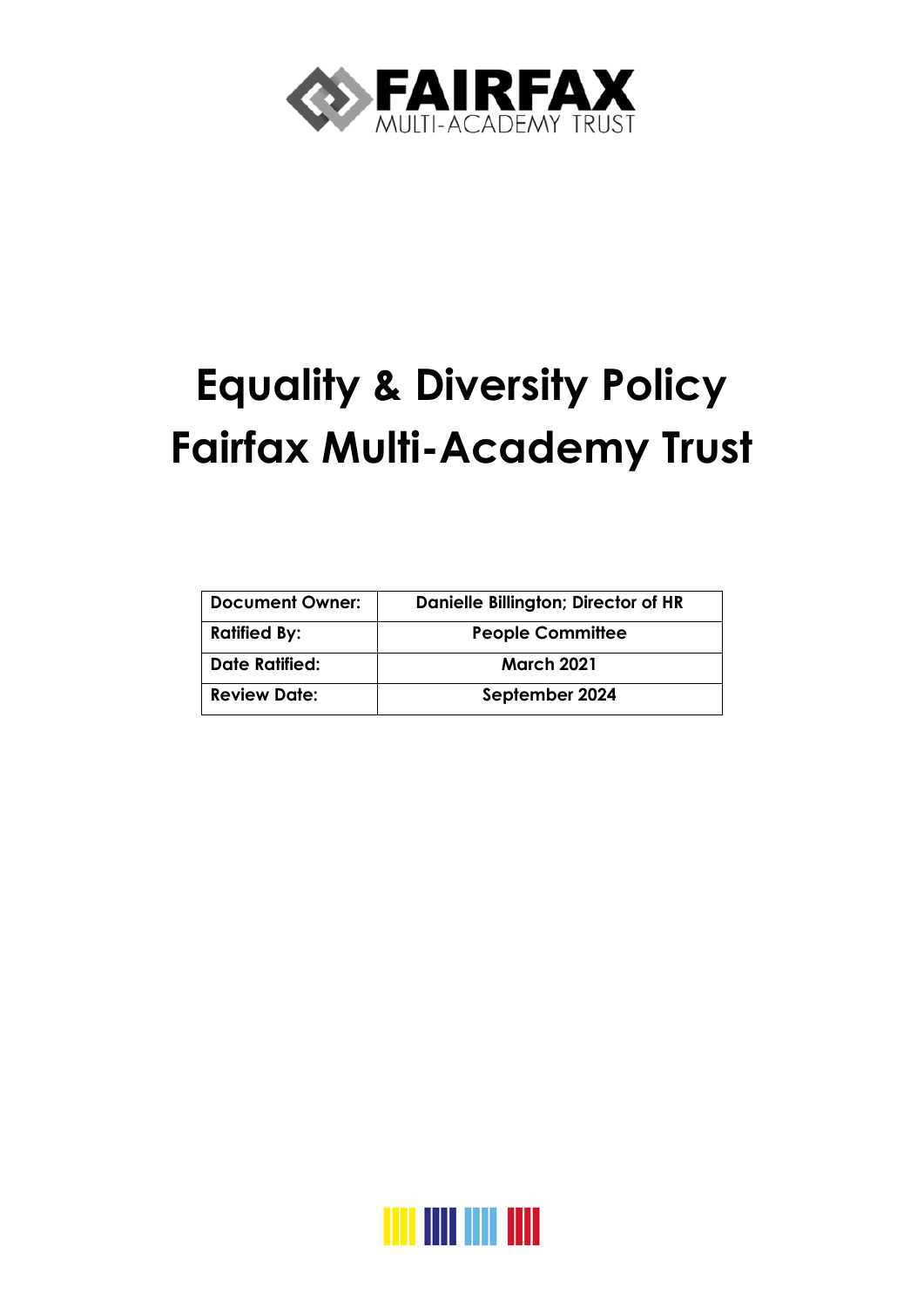

| <b>Contents</b> |                                                                                             | Page |
|-----------------|---------------------------------------------------------------------------------------------|------|
|                 | 1. Introduction                                                                             | 3    |
|                 | 2. Scope and purpose                                                                        | 4    |
|                 | 3. Responsibility for the implementation of this policy                                     | 4    |
|                 | 4. Forms of discrimination                                                                  | 4    |
|                 | 5. Applying this policy to recruitment and selection                                        | 5    |
|                 | 6. Applying this policy to training, promotions,<br>pay decisions and conditions of service | 6    |
|                 | 7. Applying this policy when terminating employment                                         | 7    |
|                 | 8. Disability discrimination                                                                | 7    |
|                 | 9. Breaches of this policy                                                                  | 7    |
|                 | 10. Review of this policy                                                                   | 8    |

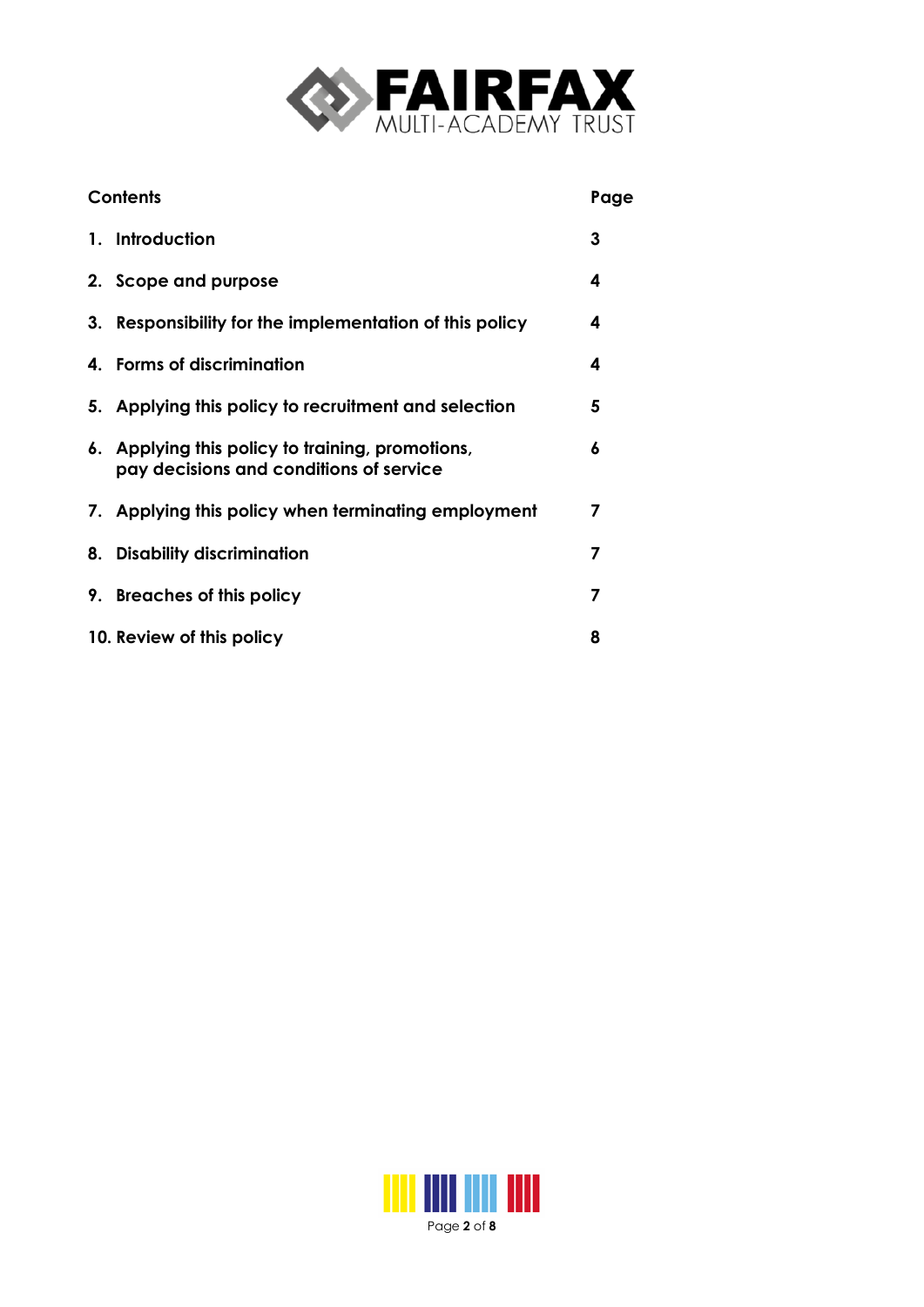

#### **1. Introduction**

- 1.1 The Fairfax Multi-Academy Trust (FMAT) is committed to providing high quality teaching and learning for our students. The Trust recognises the importance of valuing and promoting equality and diversity for all employees and job applicants as well as avoiding unlawful discrimination in employment and delivery of services.
- 1.2 The Trust aims to create a working environment in which all individuals are able to make best use of their skills, free from discrimination or harassment and in which all decisions are based on merit. The Trust also values diversity and recognises the varied contributions that a diverse workforce brings to an organisation. The Trust is committed to drawing on different perspectives and experiences of individuals which will add value to our work.
- 1.3 The principles of non-discrimination also apply to how the Trust expects employees to treat their colleagues, students, parents and carers, visitors, clients, customers, suppliers, Members, Directors and Academy Associates and former employees regardless of whether the legal protection of having a protected characteristic applies.
- 1.4 This policy complies with the requirements of the Equality Act 2010. Under the general public sector equality duty of the Equality Act 2010, our Trust must have due regard to the need to:
	- (a) Eliminate discrimination, harassment and victimisation;
	- (b) Advance equality of opportunity between people who share a protected characteristic and those who do not; and
	- (c) Foster good relations between people who share a protected characteristic and those who do not.

The duty covers the protected characteristics of race, disability, sex, age, sexual orientation, religion or belief, pregnancy and maternity and gender reassignment. The first part of the duty - the duty to eliminate discrimination, harassment and victimisation - also applies to the protected characteristic of marriage and civil partnership. As part of the Trust's duty, a summary of anonymised information relating to our employees, who share a relevant protected characteristic and who are affected by the Trust's policies and practices, is published on our website. The gender pay gap is also published in line with the regulations.

1.5 As part of the application of this policy, the Trust processes personal data collected in accordance with its data protection policy. Data collected is held securely and accessed by, and we will comply with the requirements of the Data Protection Legislation (being (i) the General Data Protection Regulation ((EU) 2016/679) (unless and until the GDPR is no longer directly applicable in the UK) and any national implementing laws, regulations and secondary legislation, as amended or updated from time to time, in the UK and then (ii) any successor legislation to the GDPR or the Data Protection Act 1998, including the Data Protection Act 2018).



Page **3** of **8**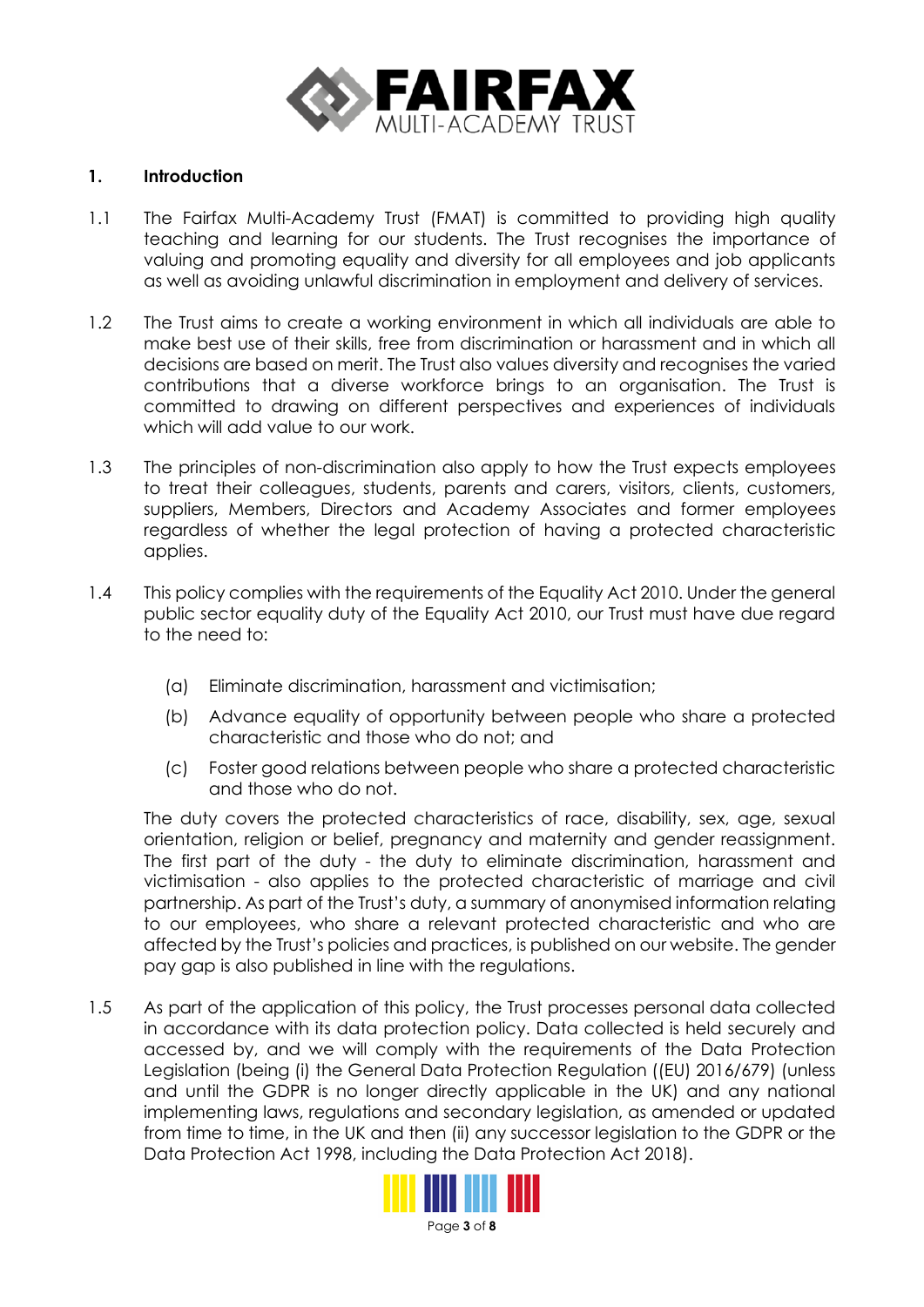

1.6 This policy does not form part of any employee's contract of employment, and it may be amended at any time following consultation.

## **2. Scope and purpose**

- 2.1 This policy covers all individuals working at all levels and grades in the Trust, including Directors, Academy Associates, Principal's, senior leadership, employees, consultants, contractors, trainees, part-time and fixed-term employees, volunteers, casual workers and agency staff (collectively referred to as employees in this policy).
- 2.2 This policy applies to all aspects of the employment relationship and covers job advertisements, recruitment and selection, training and development, opportunities for promotion, conditions of service, pay and benefits, conduct at work, disciplinary and grievance procedures, and termination of employment. It also applies to former employees for example in the provision of employment references.
- 2.3 The purpose of this policy is to set out how the Trust will put this commitment into action and comply with the law, to ensure that equality and diversity is promoted in the workplace and employees are not subject to and do not commit unlawful acts of discrimination.

#### **3. Responsibility for the implementation of this policy**

- 3.1 The Board of Directors has overall responsibility for the effective operation of this policy and for ensuring compliance with equality legislation. Day-to-day operational responsibility has been delegated to the CEO and the Principal's.
- 3.2 All senior leaders must set an appropriate standard of behaviour, lead by example and ensure that those they manage adhere to the policy and promote our aims and objectives with regard to equal opportunities.
- 3.3 All employees have a duty to act in accordance with this policy and not to discriminate against or harass colleagues, treating them with dignity at all times. They should also apply this to how they treat members of the public in the provision of services and should support the Trust in meeting its commitment to provide equal opportunities for all and promoting diversity in the workplace.

#### **4. Forms of discrimination**

- 4.1 Discrimination by or against an employee is generally prohibited unless there is a specific legal exemption. Discrimination may be direct or indirect, and it may occur intentionally or unintentionally.
- 4.2 Direct discrimination occurs where someone is treated less favourably because of one or more of the protected characteristics as set out in paragraph 1.4.

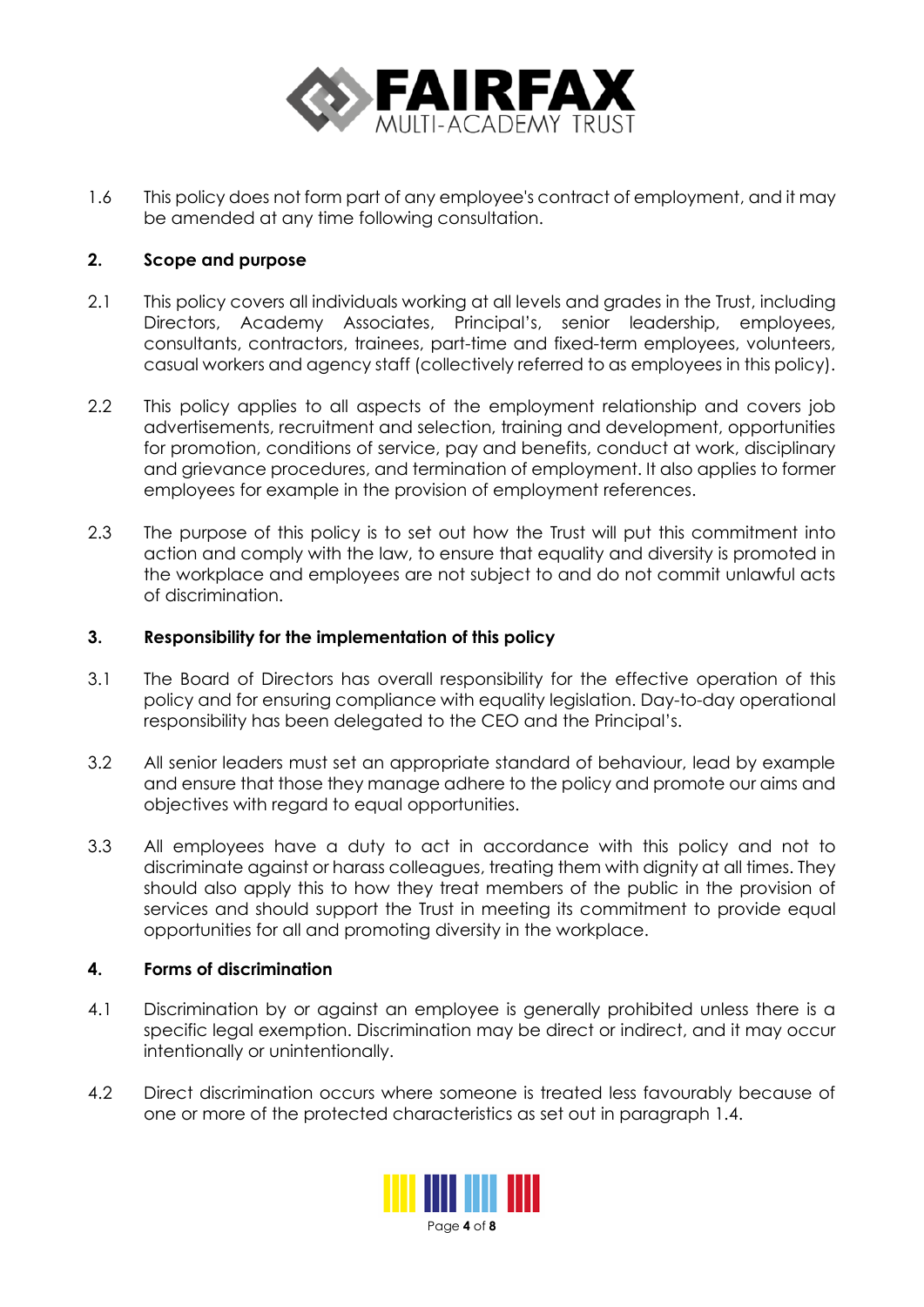

In limited circumstances, employers can directly discriminate against an individual for a reason related to any of the protected characteristics where there is an occupational requirement. The occupational requirement must be crucial to the post and a proportionate means of achieving a legitimate aim. It will only be exceptional circumstances that this will apply to in the Trust.

- 4.3 Indirect discrimination occurs where someone is disadvantaged by a provision, criterion or practice that also puts people with a protected characteristic at a particular disadvantage. Such a requirement will need to be objectively justified.
- 4.4 Harassment related to any of the protected characteristics is prohibited. Harassment is unwanted conduct that has the purpose or effect of violating someone's dignity, or creating an intimidating, hostile, degrading, humiliating or offensive environment for them. Pregnancy and maternity, and marriage and civil partnership are not protected directly under the harassment provisions. However, pregnancy and maternity harassment would amount to harassment related to sex, and harassment related to civil partnership would amount to harassment related to sexual orientation.
- 4.5 Victimisation is also prohibited. This is less favourable treatment of someone who has complained or given information about discrimination or harassment or supported someone else's complaint.
- 4.6 Discrimination by association is where an individual is directly discriminated against or harassed for association with another individual who has a protected characteristic.
- 4.7 Discrimination by perception is where an individual is directly discriminated against or harassed based on a perception that a person has a particular protected characteristic irrespective of whether they do have that protected characteristic (this does not include marriage and civil partnership and pregnancy and maternity).
- 4.8 Third-party harassment occurs where an employee is harassed and the harassment is related to a protected characteristic (other than marriage and civil partnership, and pregnancy and maternity), by third parties such as parents and carers, clients or customers.

Support is available from the relevant line manager and/or Principal (or the CEO for Principal's and the Central Team and the Chair of the Trust Board for the CEO) and/or via the Employee Assistance Programme details 0800 030 5182.

# **5. Applying this policy to recruitment and selection**

5.1 The Trust aims to ensure that no job applicant suffers discrimination because of any of the protected characteristics. The purpose of our recruitment procedures is to ensure that individuals are treated on the basis of their relevant skills and abilities.



Page **5** of **8**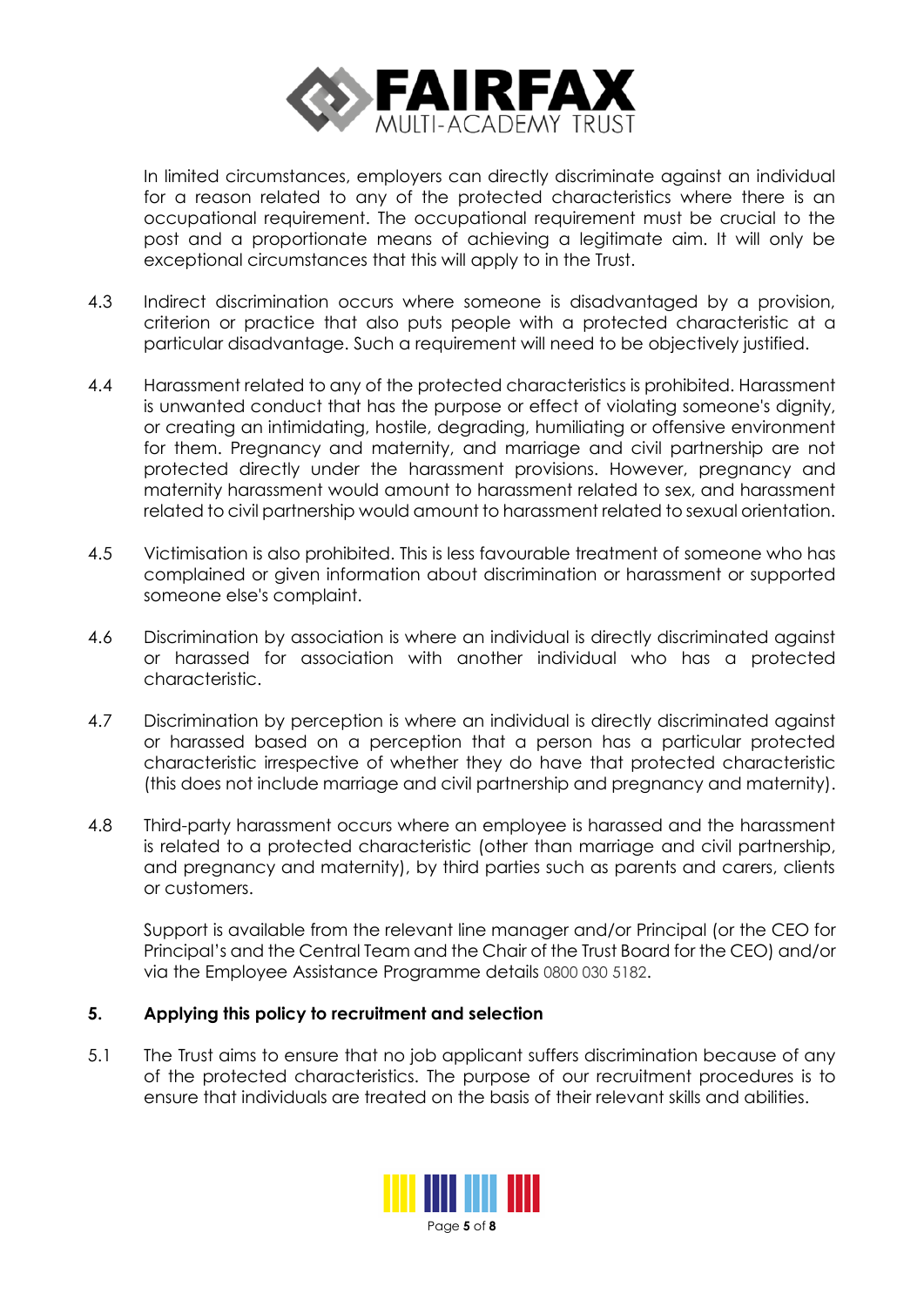

- 5.2 Job selection criteria are regularly reviewed to ensure that they are relevant to the job. Shortlisting of applicants should be done by more than one person wherever possible.
- 5.3 Job advertisements should avoid stereotyping or using wording that may discourage groups with a particular protected characteristic from applying.
- 5.4 We will take reasonable steps, where appropriate depending on the situation, to ensure that our vacancies are advertised to a diverse labour market.
- 5.5 Applicants will not be asked about health or disability before a job offer is made, other than where it is necessary to;
	- (a) Establish if an applicant can perform an intrinsic part of the job (subject to any reasonable adjustments).
	- (b) Establish if any reasonable adjustments need to be made to enable an applicant to have a fair interview or assessment.
	- (c) Carry out equal opportunities monitoring (which will not form part of the decision-making process).
- 5.6 Applicants will not be asked about past or current pregnancy or future intentions related to pregnancy. Applicants will not be asked about matters concerning age, race, religion or belief, sexual orientation, or gender reassignment.
- 5.7 The Trust is required by law to ensure that all employees are entitled to work in the UK. Assumptions about immigration status should not be made based on appearance, name or apparent nationality. All prospective employees, regardless of nationality, must be able to produce original specified documents before employment starts to satisfy current immigration legislation.
- 5.8 To ensure that this policy is operating effectively and to identify groups that may be underrepresented or disadvantaged in the Trust, diversity data is monitored as part of the recruitment process and as set out in the Data Protection Policy. Provision of this information is voluntary, and it will not adversely affect an individual's success at recruitment or any other decision related to their employment. The information is removed from applications before shortlisting. Analysing this data helps the Trust to take appropriate steps to avoid discrimination and improve equality and diversity.

#### **6. Applying this policy to training, promotions, pay decisions and conditions of service**

- 6.1 All employees will be provided with a copy of the Workforce Privacy Notice which sets out how personal data of employees will be collected, held and shared during their employment.
- 6.2 Employees training needs will be identified through the appraisal process. All employees will be given appropriate access to training for their job and in order to enable them to progress within the Trust.

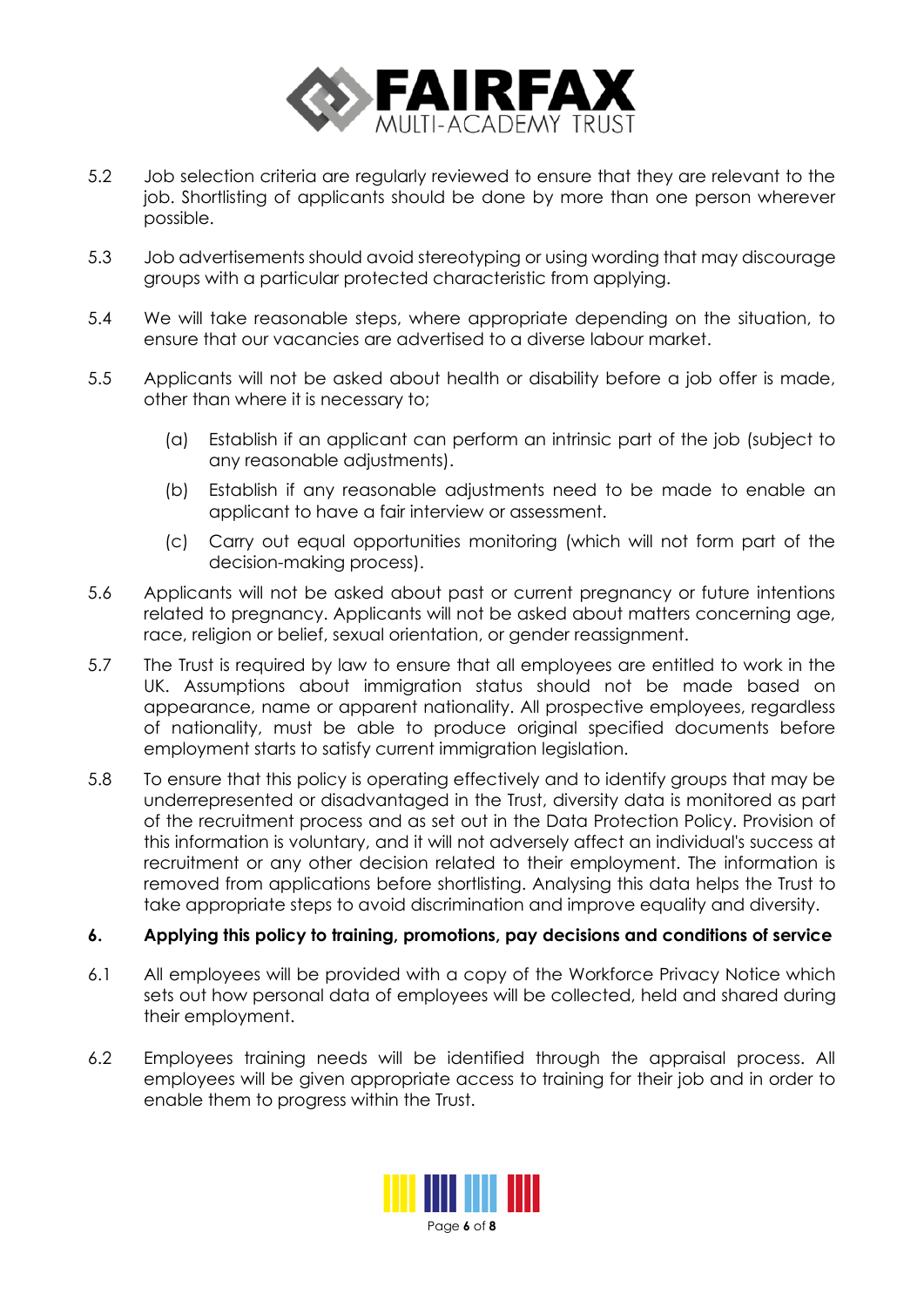

- 6.3 Pay and promotion decisions will be based on an employee's performance (where relevant), skills and experience as detailed in our Pay Policy.
- 6.4 Our conditions of service, benefits and facilities are reviewed regularly to ensure that they are available to all employees who should have access to them and that there are no unlawful obstacles to accessing them.

## **7. Applying this policy when terminating employment**

- 7.1 The Trust will ensure that redundancy criteria and procedures are fair and objective and are not directly or indirectly discriminatory.
- 7.2 The Trust will also ensure that disciplinary procedures and penalties are applied without discrimination, whether they result in disciplinary warnings, dismissal or other disciplinary action.

## **8. Disability discrimination**

- 8.1 If an employee is disabled or becomes disabled, they are encouraged to inform their line manager/Principal about their condition so that the employee can be supported as appropriate.
- 8.2 If an employee experiences difficulties at work because of their disability, they may wish to contact their line manager/Principal and the HR department [\(hr@fmat.co.uk\)](mailto:hr@fmat.co.uk) to discuss any reasonable adjustments that would help overcome or minimise the difficulty. The Trust may wish to consult with the employee and their medical adviser(s) about possible adjustments. The Trust will consider the matter carefully and try to accommodate the employee's needs within reason. If a particular adjustment is not considered to be reasonable, the reasons will be explained. The Trust aims to find an alternative solution where possible and reasonable.

#### **9. Breaches of this policy**

- 9.1 If an employee believes that they may have been discriminated against or may have been subject to harassment, they are encouraged to raise the matter through the Grievance Procedure. If they are unable to access the Grievance Procedure or need advice on how to proceed, they should speak to their line manager/Principal. If the complaint is relating to the employee's manager, the HR Department can be contacted at [hr@fmat.co.uk.](mailto:hr@fmat.co.uk)
- 9.2 Allegations regarding potential breaches of this policy will be investigated in accordance with the relevant procedure. Employees who make such allegations in good faith will not be victimised or treated less favourably as a result. False allegations, which are found to have been made in bad faith will, however, will be dealt with under the Disciplinary Procedure.
- 9.3 Any member of staff who is found to have committed an act of discrimination or harassment will be subject to disciplinary action. Such behaviour may constitute gross